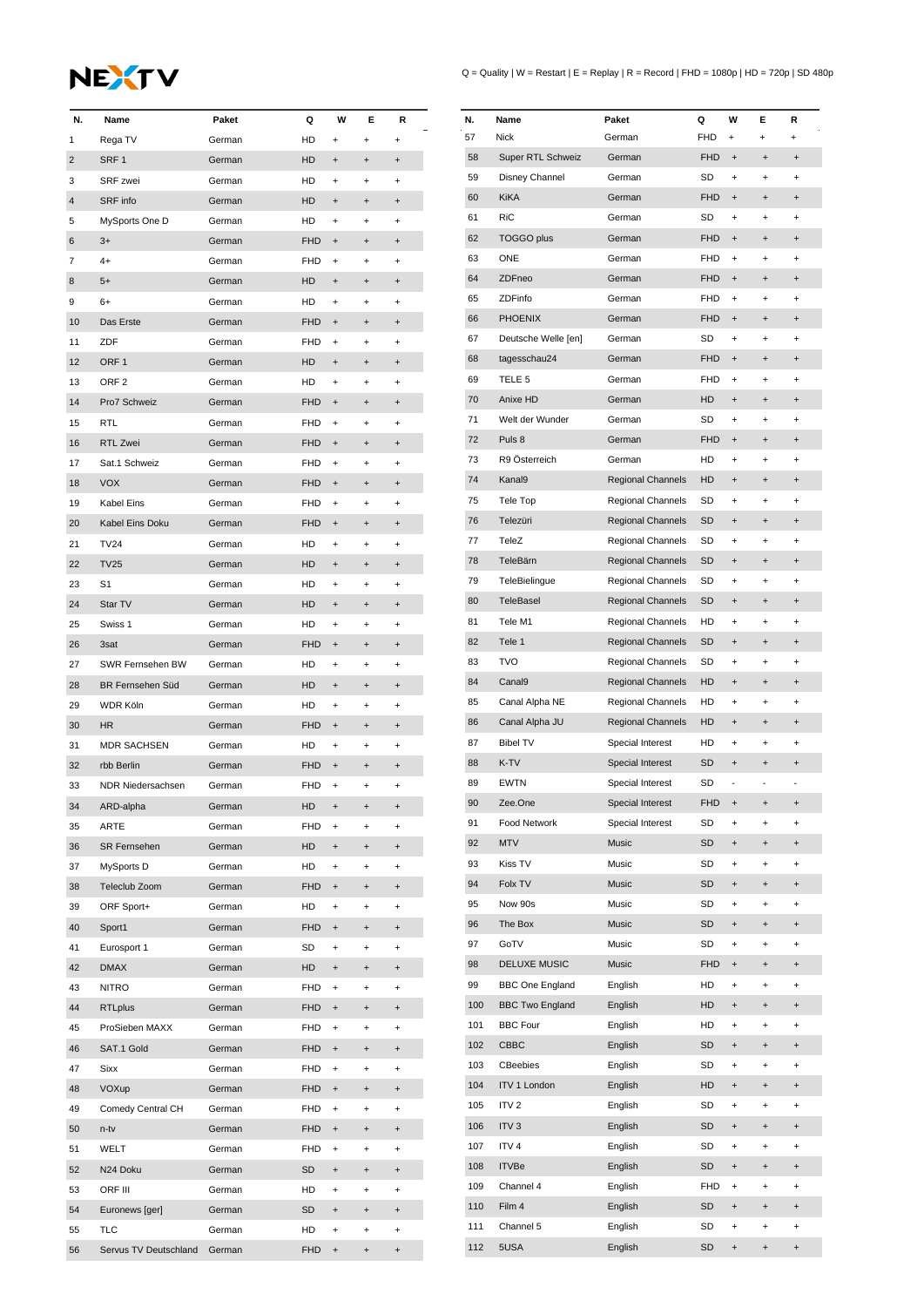| N.  | Name                     | Paket   | Q          | W                                | E         | R                                |
|-----|--------------------------|---------|------------|----------------------------------|-----------|----------------------------------|
| 113 | E <sub>4</sub>           | English | SD         | $\ddot{}$                        | $\ddot{}$ | $\ddot{}$                        |
| 114 | More 4                   | English | <b>SD</b>  | $\ddot{}$                        | $\ddot{}$ | $\ddot{}$                        |
| 115 | <b>BBC World News</b>    | English | SD         | $\ddot{}$                        | +         | +                                |
| 116 | <b>Sky News</b>          | English | SD         | $\ddot{}$                        | $\ddot{}$ | $\ddot{}$                        |
| 117 | <b>CNN</b> International | English | SD         | $\ddot{}$                        | $\ddot{}$ | $\ddot{}$                        |
| 118 | <b>CNBC</b> Europe       | English | SD         | $\ddot{}$                        | $\ddot{}$ | $\ddot{}$                        |
| 119 | <b>Bloomberg TV</b>      | English | SD         | +                                | +         | +                                |
| 120 | Al Jazeera English       | English | SD         | $\ddot{}$                        | $\ddot{}$ | $\ddot{}$                        |
| 121 | Fashion TV               | English | FHD        | $\ddot{}$                        | +         | +                                |
| 122 | <b>BBC Parliament</b>    | English | SD         | $\ddot{}$                        | $\ddot{}$ | $\ddot{}$                        |
| 123 | <b>GOD Channel</b>       | English | SD         | $\ddot{}$                        | +         | $\ddot{}$                        |
| 124 | RT Doc                   | English | SD         | $\ddot{}$                        | $\ddot{}$ | $\ddot{}$                        |
|     |                          |         |            |                                  |           |                                  |
| 125 | S <sub>4</sub> C         | English | SD         | $\ddot{}$                        | +         | $\ddot{}$                        |
| 126 | SONLife                  | English | SD         | $\ddot{}$                        | $\ddot{}$ | $\ddot{}$                        |
| 127 | PBS America              | English | SD         | $\ddot{}$                        | +         | +                                |
| 128 | Euronews [en]            | English | SD         | $\ddot{}$                        | $\ddot{}$ | $\ddot{}$                        |
| 129 | i24NEWS [en]             | English | HD         | $\ddot{}$                        | +         | $\pmb{+}$                        |
| 130 | Arirang TV               | English | HD         | $\ddot{}$                        | $\ddot{}$ | $\ddot{}$                        |
| 131 | Paramount Network        | English | SD         | $\ddot{}$                        | +         | +                                |
| 132 | RTS un                   | French  | HD         | $\ddot{}$                        | $\ddot{}$ | $\ddot{}$                        |
| 133 | RTS deux                 | French  | HD         | $\ddot{}$                        | +         | +                                |
| 134 | TF <sub>1</sub>          | French  | <b>FHD</b> | $\ddot{}$                        | $\ddot{}$ | $\ddot{}$                        |
| 135 | France 2                 | French  | FHD        | $\ddot{}$                        | +         | $\ddot{}$                        |
| 136 | France 3                 | French  | <b>FHD</b> | $\ddot{}$                        | $\ddot{}$ | $\ddot{}$                        |
| 137 | France 4                 | French  | HD         | $\ddot{}$                        | +         | $\ddot{}$                        |
| 138 | France 5                 | French  | <b>FHD</b> | $\ddot{}$                        | $\ddot{}$ | $\ddot{}$                        |
| 139 | Mysports One F           | French  | HD         | $\ddot{}$                        | +         | +                                |
|     |                          |         |            |                                  |           |                                  |
| 140 | Gulli                    | French  | HD         | $\ddot{}$                        | $\ddot{}$ | $\ddot{}$                        |
| 141 | TV5 Monde                | French  | SD         | $\ddot{}$                        | +         | $\pmb{+}$                        |
| 142 | TV5 Monde FBS            | French  | SD         | $\ddot{}$                        | $\ddot{}$ | $\ddot{}$                        |
| 143 | M6 Suisse                | French  | <b>FHD</b> | +                                | +         | +                                |
| 144 | W9 Suisse                | French  | SD         | $\ddot{}$                        | $\ddot{}$ | $\ddot{}$                        |
| 145 | <b>CSTAR</b>             | French  | SD         | $\ddot{}$                        | $\ddot{}$ | +                                |
| 146 | France 24 [fr]           | French  | <b>SD</b>  | $\ddot{}$                        | $\ddot{}$ | $\ddot{}$                        |
| 147 | Euronews [fr]            | French  | SD         | $\begin{array}{c} + \end{array}$ | $\ddot{}$ | $\ddot{}$                        |
| 148 | France Info              | French  | SD         | $\ddot{}$                        | $\ddot{}$ | $\ddot{}$                        |
| 149 | 6ter                     | French  | HD         | $\begin{array}{c} + \end{array}$ | $\ddot{}$ | $\ddot{}$                        |
| 150 | ARTE [fr]                | French  | <b>FHD</b> | $\pmb{+}$                        | $\ddot{}$ | $\begin{array}{c} + \end{array}$ |
| 151 | CANAL+                   | French  | SD         | $\begin{array}{c} + \end{array}$ | $\ddot{}$ | $\ddot{}$                        |
| 152 | C8                       | French  | <b>FHD</b> | $\pmb{+}$                        | $\ddot{}$ | $\ddot{}$                        |
| 153 | TF1 Séries Films         | French  | FHD        | $\begin{array}{c} + \end{array}$ | $\ddot{}$ | $\ddot{}$                        |
| 154 | La Télé                  | French  | HD         | $\ddot{}$                        | $\ddot{}$ | $\ddot{}$                        |
| 155 | Leman Bleu               | French  | SD         | $\ddot{}$                        | $\ddot{}$ | $\ddot{}$                        |
|     |                          |         |            |                                  |           |                                  |
| 156 | L'Équipe                 | French  | <b>FHD</b> | $\pmb{+}$                        | $\ddot{}$ | $\begin{array}{c} + \end{array}$ |
| 157 | <b>NRJ 12</b>            | French  | HD         | $\ddot{}$                        | $\ddot{}$ | $\ddot{}$                        |
| 158 | <b>TFX</b>               | French  | <b>FHD</b> | $\ddot{}$                        | $\ddot{}$ | $\begin{array}{c} + \end{array}$ |
| 159 | RMC Découverte           | French  | FHD        | $\begin{array}{c} + \end{array}$ | $\ddot{}$ | $\begin{array}{c} + \end{array}$ |
| 160 | Rouge TV                 | French  | SD         | $\ddot{}$                        | $\ddot{}$ | $\ddot{}$                        |
| 161 | Chérie 25                | French  | <b>FHD</b> | $\begin{array}{c} + \end{array}$ | $\ddot{}$ | $\ddot{}$                        |
| 162 | <b>TMC</b>               | French  | SD         | $\pmb{+}$                        | $\ddot{}$ | $\begin{array}{c} + \end{array}$ |
| 163 | TVM3                     | French  | SD         | $\begin{array}{c} + \end{array}$ | $\ddot{}$ | $\ddot{}$                        |
| 164 | <b>CNEWS</b>             | French  | SD         | $\ddot{}$                        | $\ddot{}$ | $\begin{array}{c} + \end{array}$ |
| 165 | <b>RMC Story</b>         | French  | SD         | $\begin{array}{c} + \end{array}$ | $\ddot{}$ | $\ddot{}$                        |
| 166 | <b>BFM TV</b>            | French  | FHD        | $\ddot{}$                        | $\ddot{}$ | $\ddot{}$                        |
| 167 | Mont Blanc 8             | French  | HD         | $\ddot{}$                        | +         | $\pmb{+}$                        |
| 168 | LCI                      | French  | <b>FHD</b> | $\ddot{}$                        | $\ddot{}$ | $\ddot{}$                        |
| 169 | KTO                      | French  | SD         | $\ddot{}$                        | $\ddot{}$ | $\ddot{}$                        |
|     | RSI La 1                 |         |            |                                  |           |                                  |
| 170 |                          | Italian | HD         | $\ddot{}$                        | $\ddot{}$ | $\ddot{}$                        |

| N.  | Name                        | Paket         | Q         | W                                | Е             | R              |
|-----|-----------------------------|---------------|-----------|----------------------------------|---------------|----------------|
| 171 | RSI La 2                    | Italian       | HD        | $\ddot{}$                        | $\ddot{}$     | $\ddot{}$      |
| 172 | TeleTicino                  | Italian       | SD        | $\ddot{}$                        | $\ddot{}$     | $\ddot{}$      |
| 173 | Rai Uno                     | Italian       | FHD       | +                                | $\ddot{}$     | +              |
| 174 | Rai Due                     | Italian       | <b>SD</b> | $\ddot{}$                        | $\ddot{}$     | $\ddot{}$      |
| 175 | Rai Tre                     | Italian       | SD        | $\ddot{}$                        | $\ddot{}$     | $\ddot{}$      |
| 176 | Rai 4                       | Italian       | SD        | $\ddot{}$                        | $\ddot{}$     | $\pmb{+}$      |
| 177 | La 7                        | Italian       | SD        | $\ddot{}$                        | +             | $\ddot{}$      |
| 178 | Canale 5                    | Italian       | FHD       | $\ddot{}$                        | $\ddot{}$     | $\ddot{}$      |
| 179 | Rete 4                      | Italian       | SD        | +                                | $\ddot{}$     | +              |
| 180 | Italia 1                    | Italian       | <b>SD</b> | $\ddot{}$                        | $\ddot{}$     | $\ddot{}$      |
| 181 | La5                         | Italian       | SD        | $\ddot{}$                        | $\ddot{}$     | $\ddot{}$      |
| 182 |                             | Italian       | SD        |                                  |               |                |
|     | Boing                       |               |           | $\ddot{}$                        | $\ddot{}$     | $\ddot{}$      |
| 183 | Rai Sport +                 | Italian       | HD        | $\ddot{}$                        | +             | +              |
| 184 | Rai Sport                   | Italian       | SD        | $\ddot{}$                        | $\ddot{}$     | $\ddot{}$      |
| 185 | <b>RAI News</b>             | Italian       | SD        | +                                | $\ddot{}$     | +              |
| 186 | RTL 102.5                   | Italian       | SD        | $\ddot{}$                        | $\ddot{}$     | $\ddot{}$      |
| 187 | Rai Gulp                    | Italian       | SD        | $\ddot{}$                        | $\ddot{}$     | $\ddot{}$      |
| 188 | Rai Scuola                  | Italian       | SD        | $\ddot{}$                        | $\ddot{}$     | $\pmb{+}$      |
| 189 | Rai Storia                  | Italian       | SD        | $\ddot{}$                        | +             | $\ddot{}$      |
| 190 | Canale Italia               | Italian       | SD        | $\ddot{}$                        | $\ddot{}$     | $\ddot{}$      |
| 191 | TV8                         | Italian       | SD        | +                                | $\ddot{}$     | +              |
| 192 | <b>DMAX Italia</b>          | Italian       | SD        | $\ddot{}$                        | $\ddot{}$     | $\ddot{}$      |
| 193 | Telepace                    | Italian       | HD        | $\ddot{}$                        | $\ddot{}$     | $\ddot{}$      |
| 194 | Euronews [it]               | Italian       | SD        | $\ddot{}$                        | $\ddot{}$     | $\pmb{+}$      |
| 195 | <b>NOVE</b>                 | Italian       | SD        | $\ddot{}$                        | +             | +              |
| 196 | <b>Paramount Channel</b>    | Italian       | SD        | $\ddot{}$                        | $\ddot{}$     | $\ddot{}$      |
|     | Italy                       |               |           |                                  |               |                |
| 197 | 20 Mediaset                 | Italian       | SD        | $\ddot{}$                        | +             | $\ddot{}$      |
| 198 | TVE                         | Spanish       | SD        | $\ddot{}$                        | $\ddot{}$     | $\pmb{+}$      |
| 199 | 24H                         | Spanish       | SD        | +                                | $\ddot{}$     | +              |
| 200 | Canal Sur Andalucia         | Spanish       | <b>SD</b> | $\ddot{}$                        | $\ddot{}$     | $\pmb{+}$      |
| 201 | TV de Galicia Europa        | Spanish       | SD        | +                                | $\ddot{}$     | +              |
| 202 | RTP Internacional           |               |           |                                  |               |                |
|     |                             | Portuguese    | SD        | $\ddot{}$                        | $\ddot{}$     | $\ddot{}$      |
| 203 | RTP3                        | Portuguese    | SD        | $\ddot{}$                        | $\ddot{}$     | +              |
| 204 | RecordTV                    | Portuguese    | SD        | $\ddot{}$                        | $\ddot{}$     | $\ddot{}$      |
| 205 | <b>Record News</b>          | Portuguese    | SD        | $\begin{array}{c} + \end{array}$ | $\ddot{}$     | $\ddot{}$      |
| 206 | <b>BVN</b>                  | International | SD        | $\ddot{}$                        | $\ddot{}$     | $\ddot{}$      |
| 207 | RTR-Planeta                 | International | SD        | $\begin{array}{c} + \end{array}$ | $\ddot{}$     | $\ddot{}$      |
| 208 | <b>BBC</b> Arabic           | International | SD        | $\ddot{}$                        | $\ddot{}$     | $\ddot{}$      |
| 209 | 2M Monde                    | International | SD        | $\begin{array}{c} + \end{array}$ | $\ddot{}$     | $\ddot{}$      |
| 210 | Duna Europa                 | International | HD        | $\ddot{}$                        | $\ddot{}$     | $\overline{+}$ |
| 211 | Z1 TV Sljeme                | International | SD        | $\ddot{}$                        | $\ddot{}$     | $\ddot{}$      |
| 212 | RTS Svet                    | International | SD        | $\begin{array}{c} + \end{array}$ | $\ddot{}$     | $\ddot{}$      |
| 213 | RTCG TV Montenegro          | International | SD        | +                                | +             | +              |
| 214 | RTK1                        | International | SD        | $\ddot{}$                        | $\ddot{}$     | $\ddot{}$      |
| 215 | <b>TVSH</b>                 | International | SD        | $\ddot{}$                        | +             | $\ddot{}$      |
| 216 | <b>Hayat Plus</b>           | Bosnian*      | SD        |                                  |               |                |
| 217 | BN-TV                       | Bosnian*      | HD        | ÷,                               | ä,            |                |
| 218 | <b>CMC - Croatian Music</b> | Croatian*     | SD        |                                  |               |                |
|     | Channel                     |               |           |                                  |               |                |
| 219 | DM Sat                      | Croatian*     | SD        | ÷                                | $\frac{1}{2}$ | ٠              |
| 220 | HRT <sub>1</sub>            | Croatian*     | HD        | -                                |               |                |
| 221 | <b>ITVN</b>                 | Polish*       | SD        | ÷                                |               |                |
| 222 | <b>TVN24</b>                | Polish*       | SD        | $\overline{\phantom{0}}$         |               |                |
| 223 | Euro D                      | Turkish*      | SD        | $\begin{array}{c} + \end{array}$ | $\ddot{}$     | $\ddot{}$      |
| 224 | Euro Star                   | Turkish*      | SD        | $\ddot{}$                        | $\ddot{}$     | $\overline{+}$ |
| 225 | Kanal 7 Avrupa              | Turkish*      | SD        | +                                | +             | +              |
| 226 | dream TURK                  | Turkish*      | SD        | $\, +$                           | $\ddot{}$     | $\overline{+}$ |
| 227 | Show Turk                   | Turkish*      | SD        | $\ddot{}$                        | +             | +              |
|     |                             |               |           |                                  |               |                |